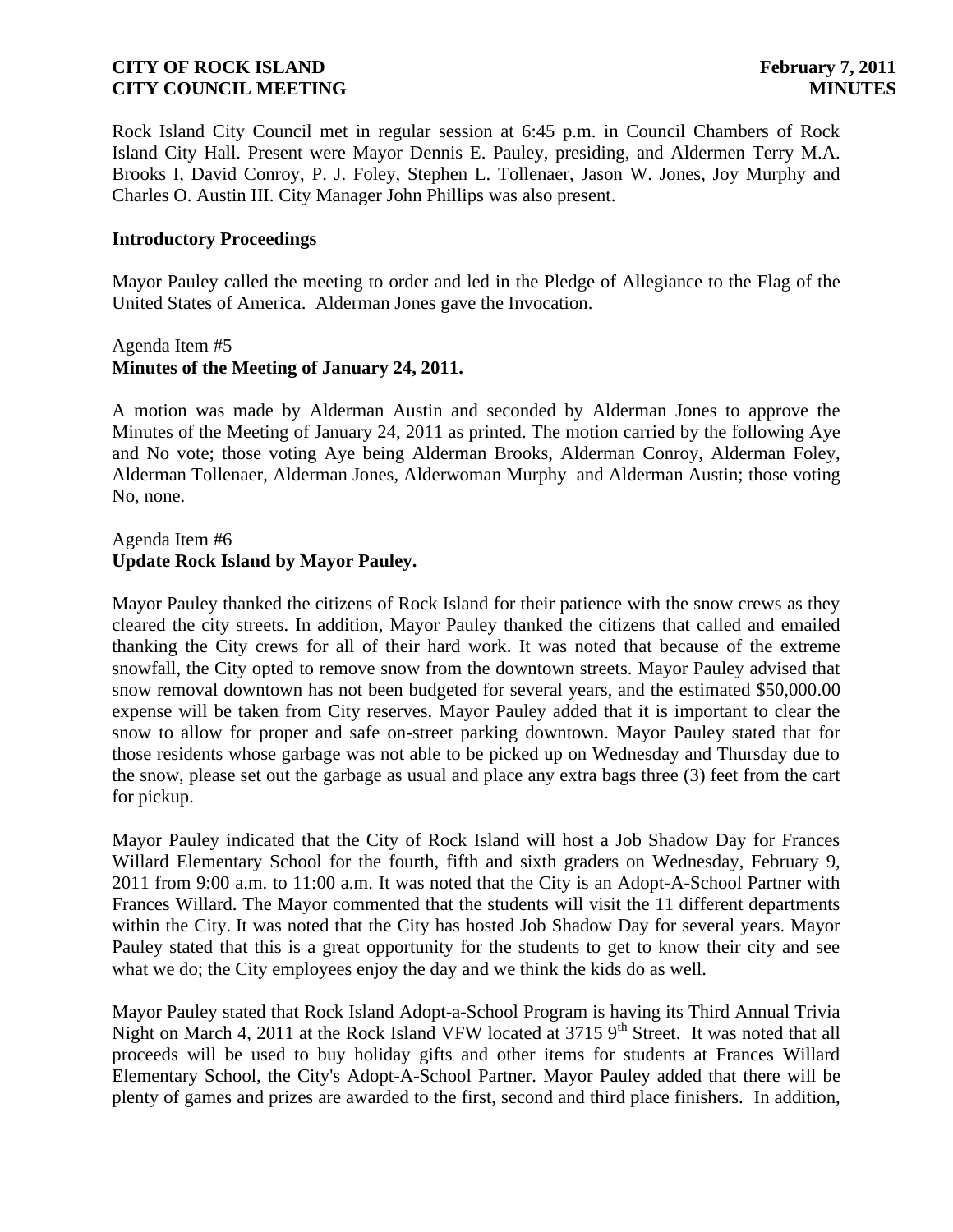snacks are allowed and drinks can be purchased there. Mayor Pauley stated that pre-registration is required before February  $18<sup>th</sup>$ . It was noted that teams are 5-8 people, at \$10.00 per person. Mayor Pauley stated to please contact Andy Parer at [parer.andrew@rigov.org](mailto:parer.andrew@rigov.org) or 309-732-2275 and just give the name of your table and it will be reserved.

 Mayor Pauley advised that students from Rock Island High School will showcase their work in the first art show of 2011 at the Rock Island Main Library. It was noted that the student art show is sponsored by the Rock Island Art Guild, and runs February  $1<sup>st</sup>$  through February  $28<sup>th</sup>$  on the  $2<sup>nd</sup>$ floor of the downtown library at 401  $19<sup>th</sup>$  Street. It was noted that the show is open for viewing during regular library hours.

#### Agenda Item #7

# **Presentation of the fourth (4) quarter Employee Recognition award to Jill Doak of the Community and Economic Development Department.**

Mayor Pauley stated that this award is given out every quarter to an employee that goes above and beyond what is expected.

City Manager Phillips inquired upon Ms. Jill Doak to step forward. Mr. Phillips stated that Ms. Doak is receiving this honor for her work with the School Community Task Force of Neighborhood Partners. It was noted that Ms. Doak was very much involved in the Safe Routes to School process in regards to working with the parents, neighborhoods, schools, Police and Public Works concerning the new Center for Math and Science and the changes in boundaries of Frances Willard and the Academy. It was noted that Ms. Doak has been with the City for 20 years; she is an Urban Planner and she is also the City's Historic Preservation expert. It was noted that Ms. Doak has also helped to obtain a lot of State and Federal grants to support the City's historic properties and historic neighborhoods.

Ms. Doak was then presented with the award.

Agenda Item #8

# **A Special Ordinance amending Chapter 3: Alcoholic Liquor, Sec. 3-11 subparagraph (m) of the Code of Ordinances.**

Alderman Austin moved and Alderwoman Murphy seconded to consider, suspend the rules and pass the ordinance. The motion carried by the following Aye and No vote: those voting Aye being Alderman Brooks, Alderman Conroy, Alderman Foley, Alderman Tollenaer, Alderman Jones, Alderwoman Murphy and Alderman Austin; those voting No, none.

#### Agenda Item #9

# **A Special Ordinance amending Chapter 8: Licenses and Business Regulations, Sec.8-8, Sec.8-97 subparagraph (a) and Sec.8-432 subparagraph (a) of the Code of Ordinances.**

It was moved by Alderman Jones, seconded by Alderman Austin to consider, suspend the rules and pass the ordinance.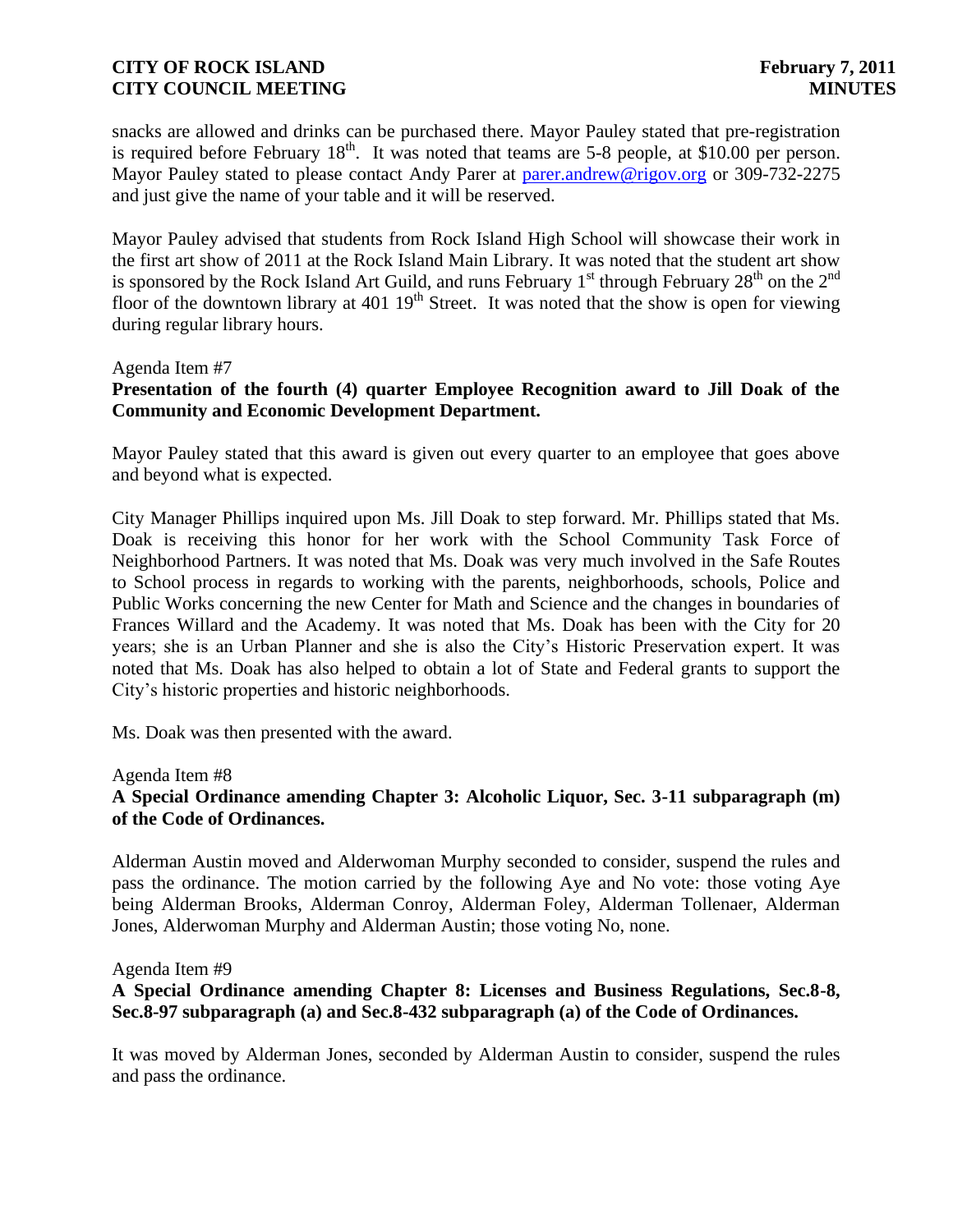Discussion followed.

Mr. Vince Thomas of 1000 21<sup>st</sup> Street stepped forward. Mr. Thomas voiced concerns regarding the consequences of the changes being proposed and how it will affect the general public in regards to increasing various fees.

City Manager Phillips explained the increases relating to the various fees and clarified the process in regards to the budget and how it was determined for various items such as cuts, fees and increases to be included to balance the budget and preserve the financial strength of the City.

Alderman Conroy discussed NSP1 and NSP2 funding as it relates to housing.

Alderman Brooks discussed housing as it relates to affordability. Alderman Brooks also discussed various items on the Agenda relating to the fee increases to assist in balancing the budget.

Mayor Pauley stated that in the last several weeks, numerous options have been looked at. The Mayor added that these items were chosen because they were the ones that were the least harmful to the citizens of Rock Island.

Alderwoman Murphy inquired as to whether or not the City prorates all of the licenses.

City Manager Phillips stated that the increases for the licenses would not begin until May 1, 2011; these are annual licenses.

After more discussion, it was noted that prorating is contingent upon that particular ordinance for each type of license.

City Manager Phillips offered that staff would take a look at the ordinances in regards to prorating licenses.

Alderman Austin commented that in regards to comparables and adjusting fees, the City is below many of the other communities that have a comparable fee for a comparable service.

After discussion, the motion carried by the following Aye and No vote: those voting Aye being Alderman Brooks, Alderman Conroy, Alderman Foley, Alderman Tollenaer, Alderman Jones, Alderwoman Murphy and Alderman Austin; those voting No, none.

#### Agenda Item #10

# **A Special Ordinance amending Chapter 8: Licenses and Business Regulations, Sec.8-28 of the Code of Ordinances.**

Alderman Austin moved and Alderwoman Murphy seconded to consider, suspend the rules and pass the ordinance. The motion carried by the following Aye and No vote: those voting Aye being Alderman Brooks, Alderman Conroy, Alderman Foley, Alderman Tollenaer, Alderman Jones, Alderwoman Murphy and Alderman Austin; those voting No, none.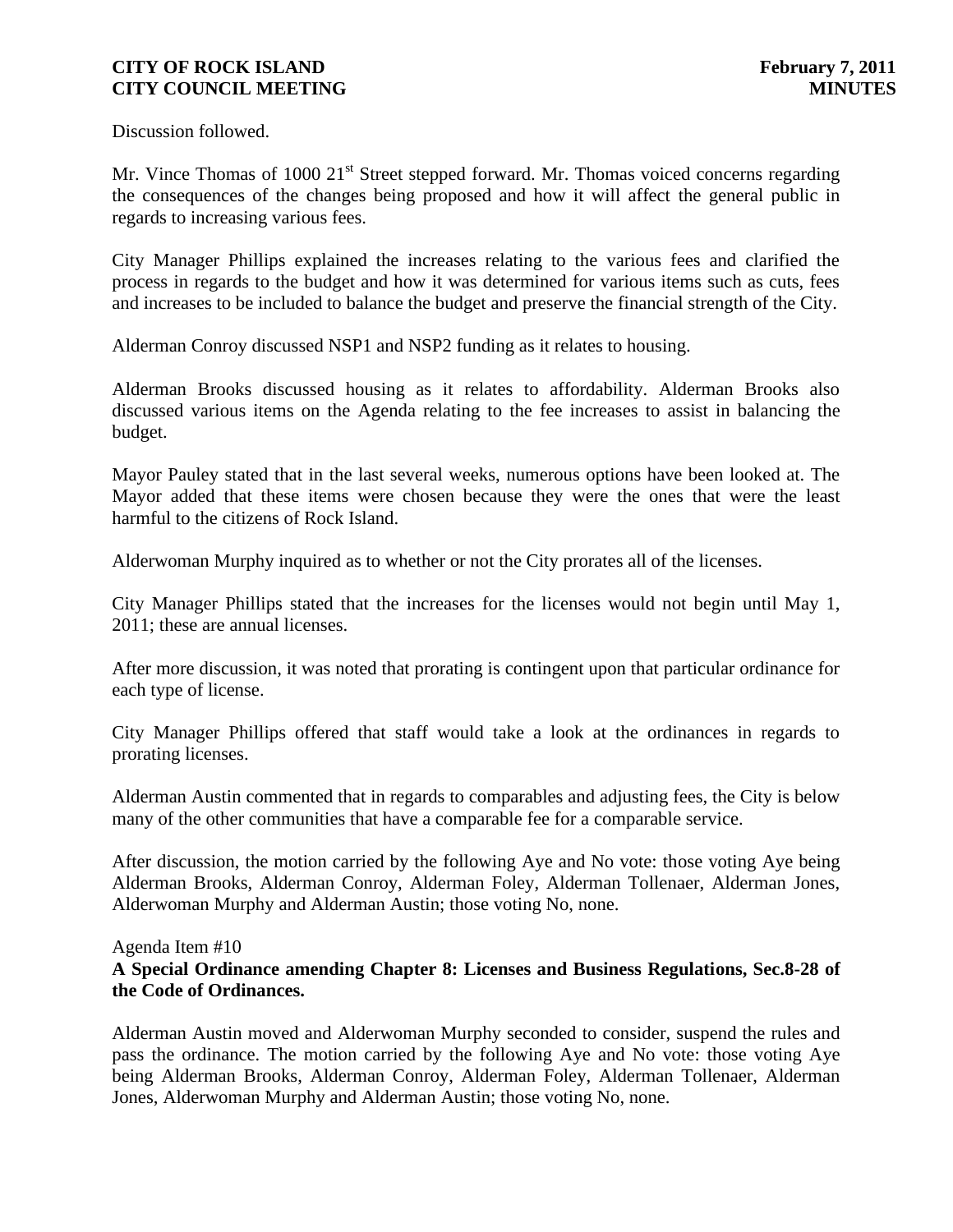#### Agenda Item #11

# **A Special Ordinance amending Chapter 9: Motor Vehicles and Traffic, Sec. 9-42 subparagraph (a) of the Code of Ordinances**.

It was moved by Alderwoman Murphy, seconded by Alderman Austin to consider, suspend the rules and pass the ordinance. The motion carried by the following Aye and No vote: those voting Aye being Alderman Brooks, Alderman Conroy, Alderman Foley, Alderman Tollenaer, Alderman Jones, Alderwoman Murphy and Alderman Austin; those voting No, none.

#### Agenda Item #12

# **A Special Ordinance amending Chapter 15: Taxation, Sec.15-108 of the Code of Ordinances.**

Alderman Austin moved and Alderman Brooks seconded to consider the ordinance. The motion carried by the following Aye and No vote: those voting Aye being Alderman Brooks, Alderman Foley, Alderman Tollenaer and Alderman Austin; those voting No, Alderman Conroy, Alderman Jones and Alderwoman Murphy.

Note: Agenda Item #12 will be placed on the Agenda for Monday, February 14, 2011 for the second reading.

#### Agenda Item #13 **A Special Ordinance establishing a "no parking" zone on the east side of 5th Street between 37th and 39th Avenues.**

It was moved by Alderman Conroy, seconded by Alderwoman Murphy to consider, suspend the rules and pass the ordinance. The motion carried by the following Aye and No vote: those voting Aye being Alderman Brooks, Alderman Conroy, Alderman Foley, Alderman Tollenaer, Alderman Jones, Alderwoman Murphy and Alderman Austin; those voting No, none.

#### Agenda Item #14

# **A Special Ordinance establishing a handicapped parking space at 1517 32nd Street.**

Alderman Tollenaer moved and Alderwoman Murphy seconded to consider, suspend the rules and pass the ordinance. The motion carried by the following Aye and No vote: those voting Aye being Alderman Brooks, Alderman Conroy, Alderman Foley, Alderman Tollenaer, Alderman Jones, Alderwoman Murphy and Alderman Austin; those voting No, none.

Agenda Item #15 **CLAIMS**

It was moved by Alderman Austin, seconded by Alderman Jones to accept the following reports and authorize payment as recommended. The motion carried by the following Aye and No vote: those voting Aye being Alderman Brooks, Alderman Conroy, Alderman Foley, Alderman Tollenaer, Alderman Jones, Alderwoman Murphy and Alderman Austin; those voting No, none.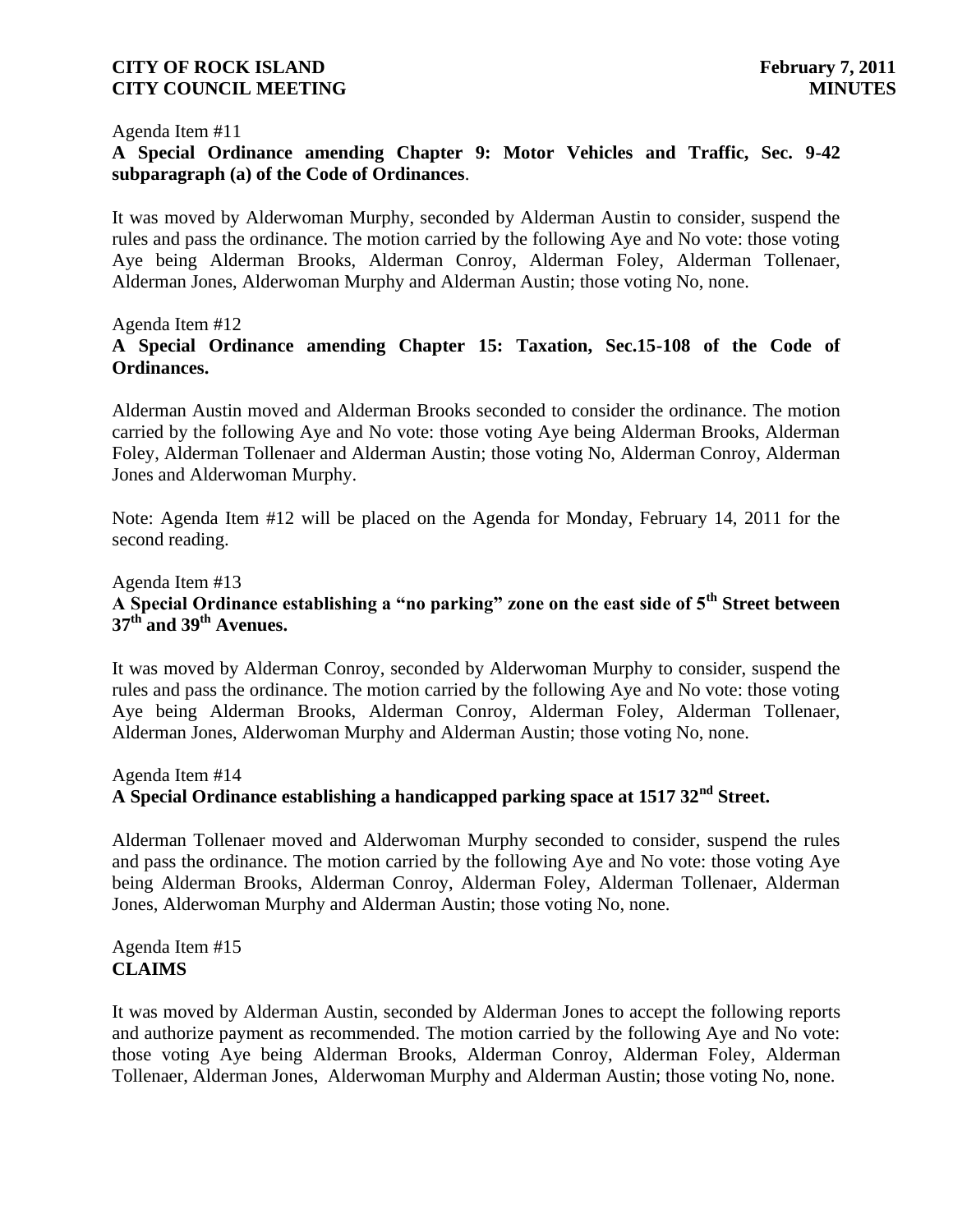- a. Report from the Administrative Services Department regarding payment in the amount of \$7,793.63 to Califf and Harper, P.C. for legal services rendered for the month of December 2010.
- b. Report from the Administrative Services Department regarding payment in the amount of \$9,318.08 to Konecky, Kutsunis and Weng for legal services rendered for January, 2011.
- c. Report from the Administrative Services Department regarding payment in the amount of \$2,759.74 to McCarthy, Callas, Church & Feeney, P.C. for legal services rendered for the months of November and December 2010.
- d. Report from the Public Works Department regarding payment in the amount of \$3,600.00 to the Illinois Department of Natural Resources for the annual lease fee for land and water rights at the Hydroelectric Plant. (023)
- e. Report from the Public Works Department regarding payment #2 in the amount of \$35,028.21 to Hoerr Construction, Inc. for services provided for the 2010 Joint Sanitary/Storm Sewer Lining project. (026)
- f. Report from the Public Works Department regarding payment #3 in the amount of \$4,668.00 to the Treasurer of the State of Illinois for the City's share of the IL92 resurfacing project. (027)
- g. Report from the Public Works Department regarding payment in the amount of \$57,166.51 to Pappas, Hubbard, O'Connor, Fildes, Secaras, P.C. for legal services related to securing property needed for the Mill Street Wastewater Treatment Plant Expansion through eminent domain. (024)
- h. Report from the Martin Luther King Center regarding payment #7 in the amount of \$340,336.00 to Estes Construction for services provided for the Martin Luther King Center expansion and renovation project.
- i. Report from the Martin Luther King Center regarding payment #8 in the amount of \$292,923.00 to Estes Construction for services provided for the Martin Luther King Center expansion and renovation project.

#### Agenda Item #16

# **Claims for the weeks of January 21st through January 27th in the amount of \$523,364.23** and January  $28^{\text{th}}$  through February  $3^{\text{rd}}$  in the amount of \$355,964.87.

Alderman Conroy moved and Alderman Tollenaer seconded to allow the claims. The motion carried by the following Aye and No vote: those voting Aye being Alderman Brooks, Alderman Conroy, Alderman Foley, Alderman Tollenaer, Alderman Jones, Alderwoman Murphy and Alderman Austin; those voting No, none.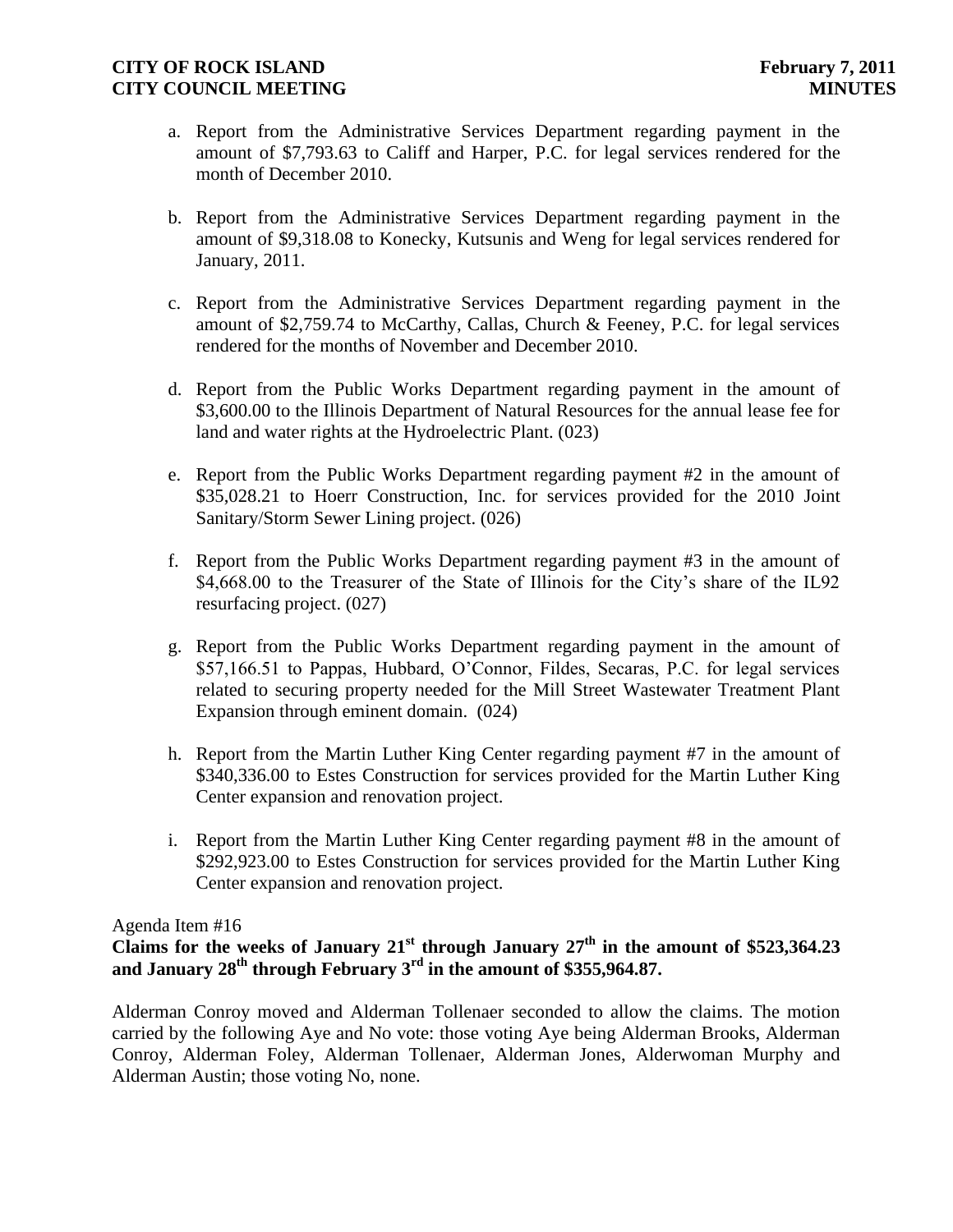#### Agenda Item #17

# **Payroll for the weeks of January 10th through January 23 rd in the amount of \$1,204,483.37.**

Alderman Austin moved and Alderwoman Murphy seconded to allow the payroll. The motion carried by the following Aye and No vote: those voting Aye being Alderman Brooks, Alderman Conroy, Alderman Foley, Alderman Tollenaer, Alderman Jones, Alderwoman Murphy and Alderman Austin; those voting No, none.

#### Agenda Item #18

#### **Report from the Public Works Department regarding bids for the Saukie Detention Basin Natural Area Maintenance, recommending the bid be awarded to Aunt Rhodie's, Inc. in an amount not to exceed \$19,525.00.**

It was moved by Alderman Foley, seconded by Alderman Tollenaer to award the bid as recommended and authorize the City Manager to execute the contract documents. The motion carried by the following Aye and No vote: those voting Aye being Alderman Brooks, Alderman Conroy, Alderman Foley, Alderman Tollenaer, Alderman Jones, Alderwoman Murphy and Alderman Austin; those voting No, none.

#### Agenda Item #19

# **Report from the Public Works Department regarding a contract with Utility Service Company, Inc. for the maintenance of the 14th Street Water Tower and the initial payment in the amount of \$106,824.00 for primer inspection and application of the finish coats.**

Alderman Jones moved and Alderwoman Murphy seconded to approve the contract as recommended, authorize the City Manager to execute the contract documents and authorize payment. The motion carried by the following Aye and No vote: those voting Aye being Alderman Brooks, Alderman Conroy, Alderman Foley, Alderman Tollenaer, Alderman Jones, Alderwoman Murphy and Alderman Austin; those voting No, none.

#### Agenda Item #20

# **Report from the Public Works Department regarding an amendment to the agreement with Symbiont for engineering services related to the proposed wet weather treatment system at the Mill Street wastewater treatment facility.**

It was moved by Alderwoman Murphy, seconded by Alderman Conroy to approve the amendment as recommended at an additional cost not to exceed \$7,200.00 and authorize the City Manager to execute the contract documents. The motion carried by the following Aye and No vote: those voting Aye being Alderman Brooks, Alderman Conroy, Alderman Foley, Alderman Tollenaer, Alderman Jones, Alderwoman Murphy and Alderman Austin; those voting No, none.

#### Agenda Item #21

**Report from the Public Works Department regarding a proposal from Symbiont for engineering services related to a water system leak monitoring evaluation in an amount not to exceed \$63,640.00.**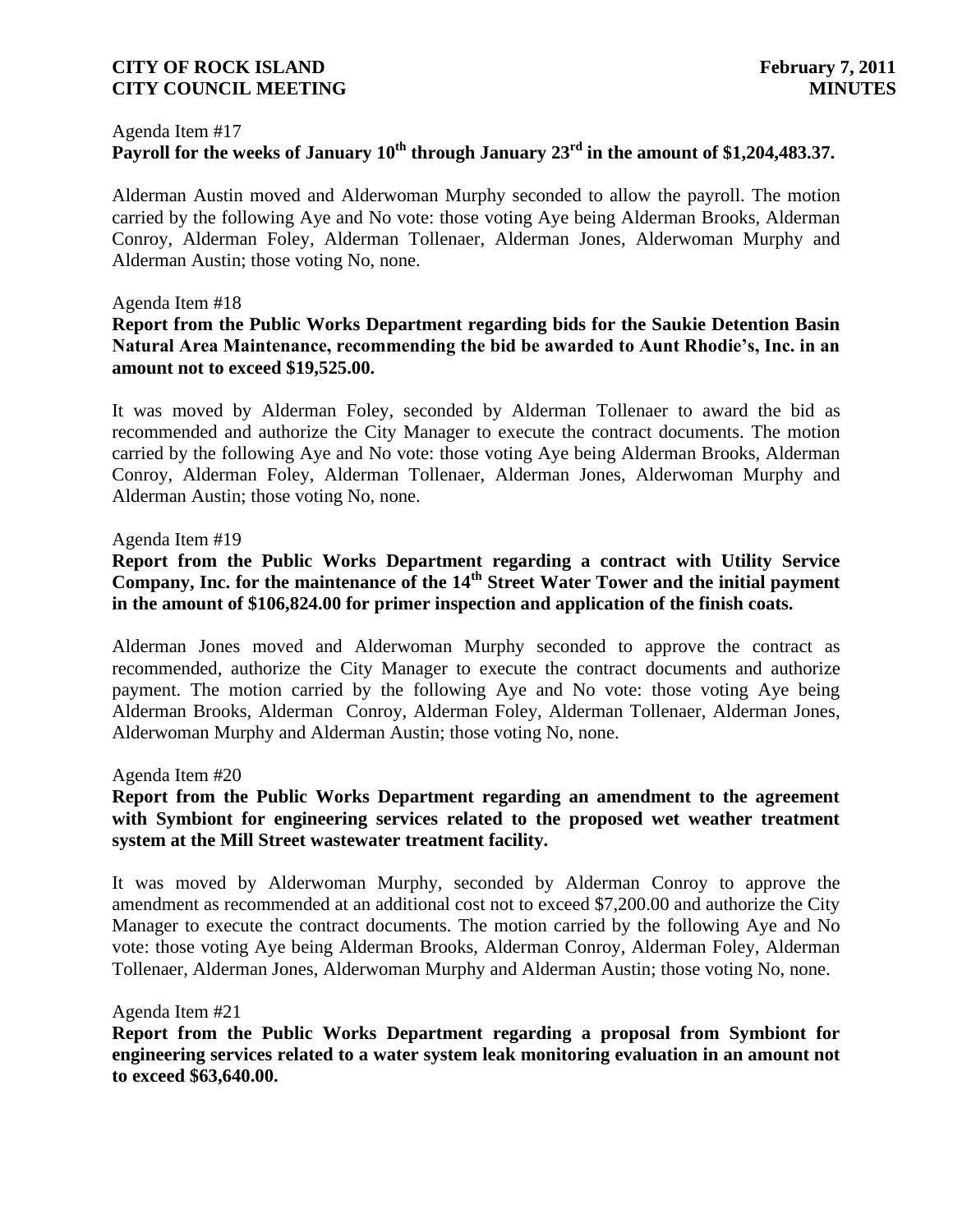Alderman Foley moved and Alderman Austin seconded to approve the proposal as recommended, authorize the City Manager to execute the contract documents and authorize the Public Works Department to issue the notice to proceed immediately upon approval of the proposal. The motion carried by the following Aye and No vote: those voting Aye being Alderman Brooks, Alderman Conroy, Alderman Foley, Alderman Tollenaer, Alderman Jones, Alderwoman Murphy and Alderman Austin; those voting No, none.

#### Agenda Item #22

**Report from the Community and Economic Development Department regarding an amendment to the development agreement with Spirit Partners/Mandus Group, recommending extending the date for completion of the building expansion until September 1, 2012.**

It was moved by Alderman Jones, seconded by Alderwoman Murphy to approve the amendment as recommended and authorize the City Manager to execute the contract documents. The motion carried by the following Aye and No vote: those voting Aye being Alderman Brooks, Alderman Conroy, Alderman Foley, Alderman Jones, Alderwoman Murphy and Alderman Austin; those voting No, Alderman Tollenaer.

#### Agenda Item #23

#### **Report from the Community and Economic Development Department regarding a revised development agreement with Ressco Group L.L.C.**

It was moved by Alderwoman Murphy, seconded by Alderman Jones to approve the revised agreement as recommended and authorize the City Manager to execute the contract documents.

Discussion followed with Alderwoman Murphy inquiring upon the Requet gentlemen to provide information in regards to the agreement.

Mr. Benjamin Requet of 34 Wildwood Drive and Mr. David Requet Jr. stepped forward.

Mr. Benjamin Requet stated that the operation will be under three (3) businesses, which include Gendlar's Wine & Spirits, the Black Ram restaurant and the Grotto bar. Mr. Requet indicated that it is anticipated that sales will reach \$3.5 million dollars by 2015; employment is expected to reach 30 to 40 fulltime positions and it is anticipated that investment will reach \$2 million dollars with purchase, expansion, equipment and inventory. Mr. Requet mentioned that Gendlar's is anticipating an opening day of April 2011. It was noted that with the expansion beginning, it is estimated that the completion date for Gendlar's, the Grotto and Black Ram will be December 2011.

Mr. Requet acknowledged that without this agreement assisting in the financing of the expansion, financing would almost be impossible.

Alderman Conroy inquired to staff as to what assurances the City has in regards to the project getting started the second time around, and once the money is given, will that project be completed.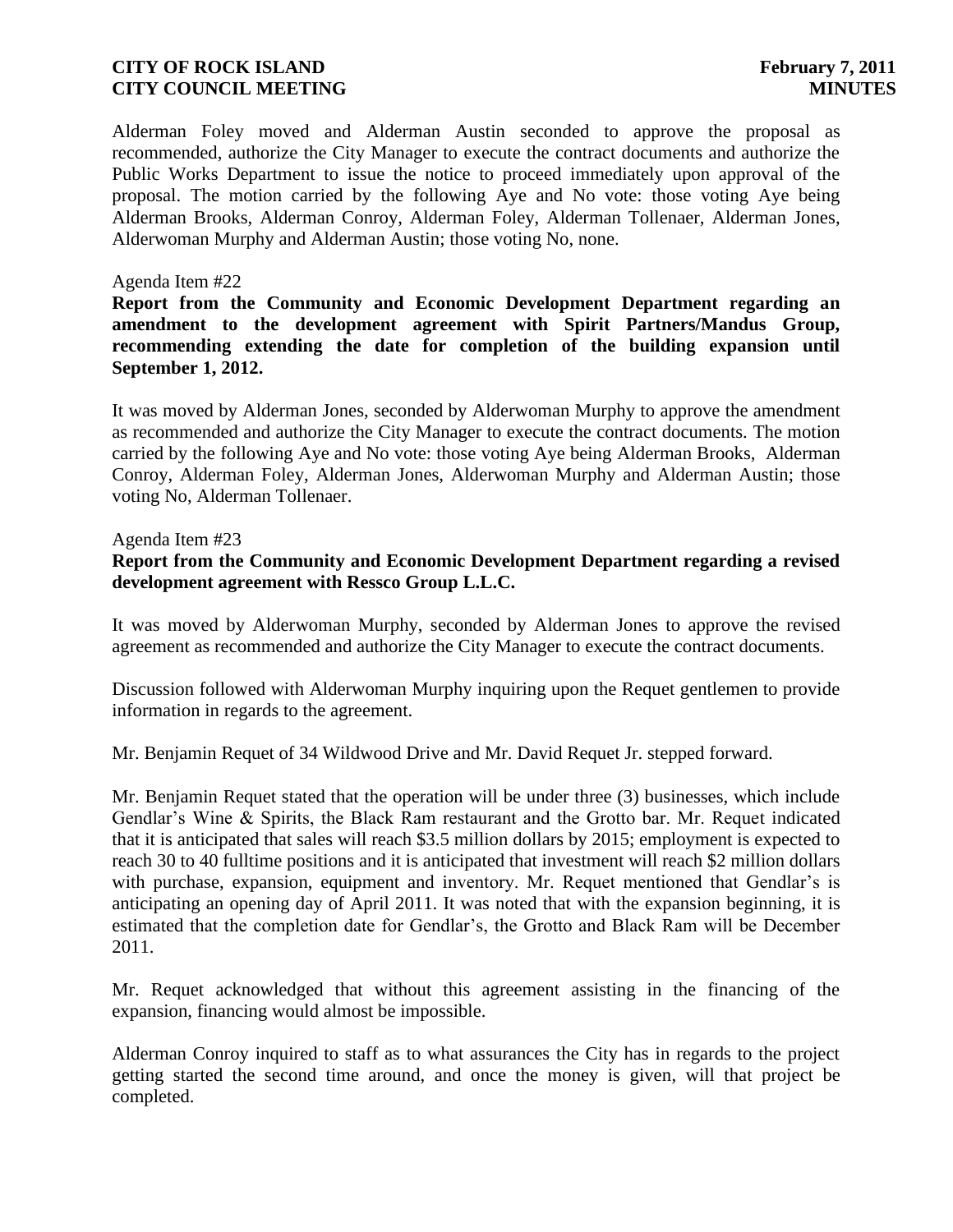Community and Economic Development Department Director Greg Champagne advised that the loan is contingent upon securing of the bank financing. Once that happens, the building plans will be reviewed and the building permit will be issued. Mr. Champagne advised that this will be a forgivable loan; if the developer does not perform, the City will have the ability to not forgive the loan. In addition, there will be a mortgage position on the property as a result of the loan and the City will be subordinate to the senior financing. Mr. Champagne noted that the City will have a security interest in the property.

After more discussion, the motion carried by the following Aye and No vote: those voting Aye being Alderman Brooks, Alderman Conroy, Alderman Foley, Alderman Jones, Alderwoman Murphy and Alderman Austin; those voting No, Alderman Tollenaer.

Agenda Item #24

**Report from the Public Works Department regarding a request for an ordinance prohibiting the drilling of potable water wells within the area of the city bounded by 12th Street, the Rock River, 37th Avenue extended to the Rock River and 48th Avenue extended to the Rock River.**

Alderwoman Murphy moved and Alderman Foley seconded to approve the request as recommended and refer to the City Attorney for an Ordinance.

Discussion followed with Alderman Conroy inquiring as to whether letters are sent out notifying residents about contaminated water.

Public Works Director Bob Hawes stated that no notification is sent out except to the county.

After more discussion regarding cleanup, leaks and contamination of the water, the motion carried by the following Aye and No vote: those voting Aye being Alderman Brooks, Alderman Conroy, Alderman Foley, Alderman Tollenaer, Alderman Jones, Alderwoman Murphy and Alderman Austin; those voting No, none.

Agenda Item #25

# **Report from the Community and Economic Development Department regarding the Fiscal Year 2011/2012 One Year Action Plan.**

It was moved by Alderwoman Murphy, seconded by Alderman Austin to approve the Fiscal Year 2011/2012 One Year Action Plan as recommended, and authorize the City Manager to submit the plan and any comments that are received through February 7, 2011 to HUD for their review and approval. The motion carried by the following Aye and No vote: those voting Aye being Alderman Brooks, Alderman Conroy, Alderman Foley, Alderman Tollenaer, Alderman Jones, Alderwoman Murphy and Alderman Austin; those voting No, none.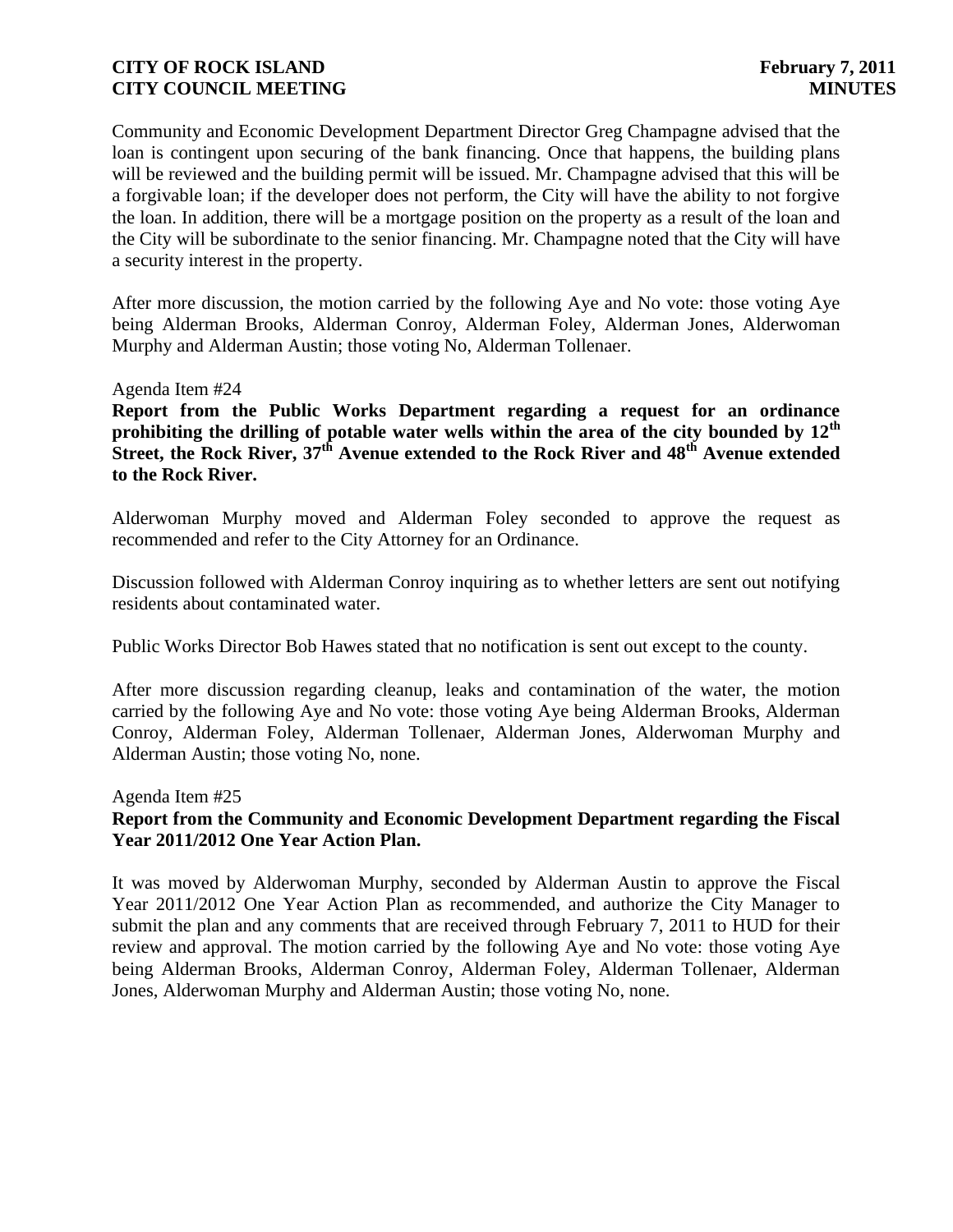## Agenda Item #26 **Items from the City Manager's Memorandum Packet.**

City Manager Phillips made reference to the information included in the memo packet in regards to seeking Council input on dates for the 2011 Goal Setting Session.

Mr. Phillips indicated that information is included in the memo packet regarding a Request for Qualifications for recruitment for a firm related to the City Manager search.

Mr. Phillips discussed information included in the memo packet regarding the Police Station Plan study concerning statements of qualifications regarding firms with experience concerning space utilization/needs and design for Police facilities.

Mr. Phillips made reference to the 2010 Boaters Advisory Committee survey results regarding Sunset Marina. In addition, Mr. Phillips indicated that included in the memo packet are snow removal Thank You letters from citizens concerning the recent snowstorm.

Mr. Phillips then inquired upon Public Works Director Bob Hawes to provide some information related to the recent snow storm.

Mr. Hawes stated that during the actual storm, the City spent approximately \$120,000.00 with inhouse crews and another \$5,000.00 with contractors that helped during the middle of the storm. Mr. Hawes advised that \$125,000.00 was invested in the storm, which has taken care of the rest of the budget for snow removal for this year. Mr. Hawes advised that due to the size of the storm, snow was hauled out of the Downtown area on Friday night into Saturday morning. It was noted that contractor costs were \$55,000.00 and another \$16,000.00 in City costs. Mr. Hawes stated that the total cost for the storm was approximately \$196,000.00.

Mr. Hawes advised that there is a possibility of the City receiving some money back due to the Governor declaring some counties in Illinois disaster areas in which Rock Island County was one of them. Mr. Hawes stated that preliminary numbers were submitted today, which is about \$88,000.00. Mr. Hawes further discussed this issue.

City Manager Phillips stated that the City still has a fairly good amount of salt left and the City will still respond to citizens' needs in case there are more storms.

Alderman Brooks voiced concerns regarding schools being in session last Thursday, which was the day after the storm. Alderman Brooks stated that he felt that the school district should work more closely with the City. Alderman Brooks indicated that it wasn't safe for kids that were walking to school on that day due to the sidewalks not being clean and the kids having to walk in the street. Alderman Brooks stated it was a safety issue.

Alderwoman Murphy commented on the sidewalks and discussed the sidewalk program as it relates to snow safety.